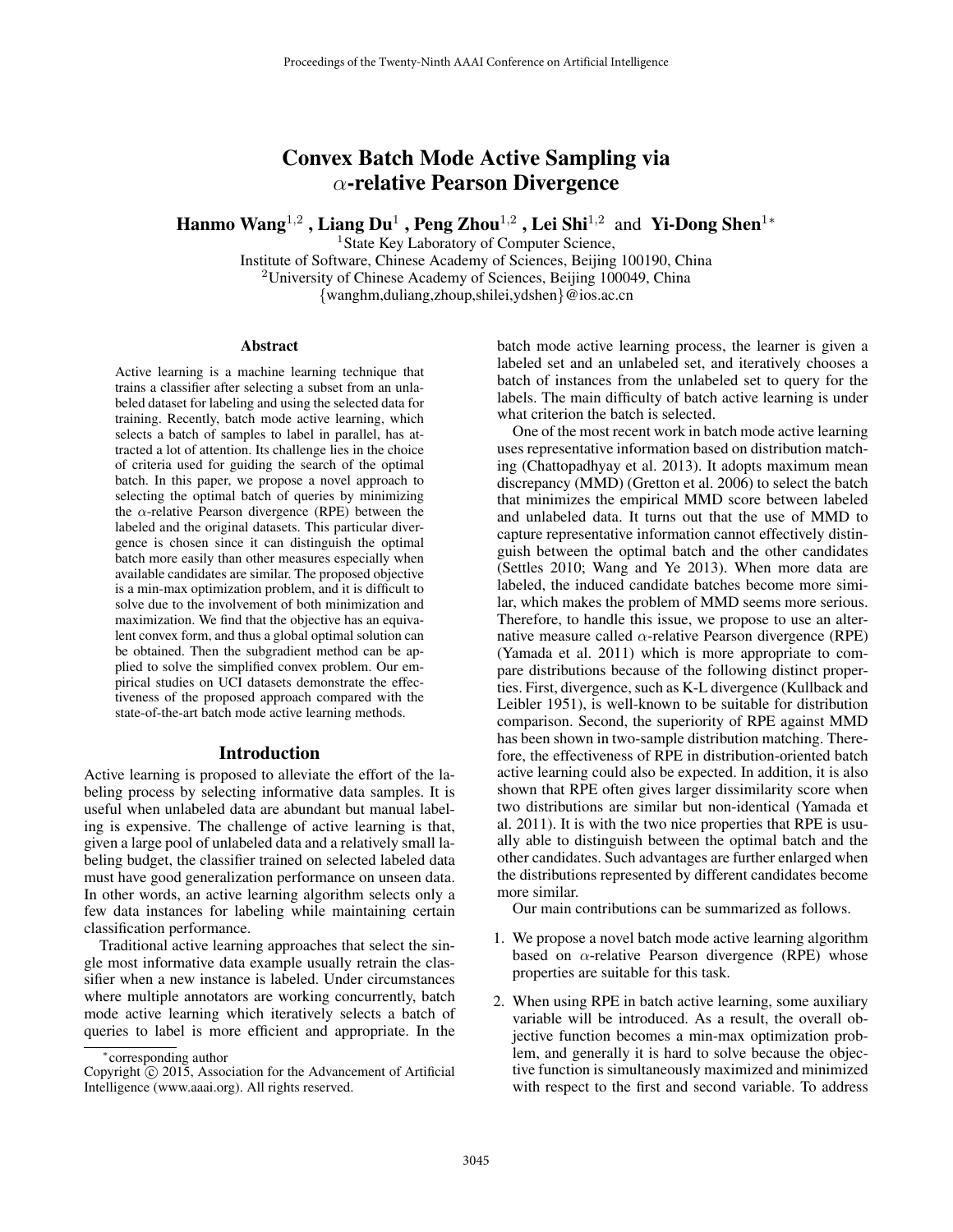this issue, we prove that the problem has an equivalent convex formulation after swapping the two variables, so it can be solved by applying existing convex programming methods.

3. Our empirical studies on 6 UCI datasets show that the proposed method, namely  $RPE_{active}$ , significantly outperforms the state-of-the-art batch mode active learning algorithms in general.

# Related Work

#### Active Learning

Different methods for active learning are proposed in the last decades (Settles 2010). Some of the popular approaches select the single most informative data point in each iteration. One of the single-instance approaches is the uncertain sampling method, which chooses the most uncertain instance to label at each iteration. Uncertainty can be measured by the distance to decision boundary (Campbell et al. 2000; Schohn and Cohn 2000; Tong and Koller 2002) or entropy of predicted label (Settles and Craven 2008). Another popular single-instance active learning method is query-by-committee (Seung, Opper, and Sompolinsky 1992; Dagan and Engelson 1995; Freund et al. 1997);it trains multiple classifiers and selects the data instance on which the classifiers have the most disagreement.

# Batch Mode Active Learning

In recent years, various criteria are proposed to select the most informative batch of samples. (Guo 2010) proposes an approach to select the batch that minimizes the mutual information between labeled and unlabeled data, (Yu, Bi, and Tresp 2006) chooses data points that have the lowest linearreconstruction error, (Hoi et al. 2006) applies the Fisher information matrix to select the optimal batch, and (Guo and Schuurmans 2008) proposes a discriminate approach. Most recently, (Chattopadhyay et al. 2013) proposes a method to minimize the difference in distribution between labeled and unlabeled data, after selecting a batch. (Wang and Ye 2013) further combines the distribution-matching method with discriminative information.

#### Preliminaries

In this section, we briefly introduce the batch mode active learning setting and the  $\alpha$ -relative Pearson divergence.

Problem Setting Suppose we have a d-dimensional dataset  $D = \{x_1, x_2, ..., x_n\}$  of n data points. Let the set  $U = \{\boldsymbol{x}_1, ..., \boldsymbol{x}_{n_u}\}$  be the set of unlabeled data and let  $L =$  ${x_{n_u+1},...,x_{n_u+n_l}} (n_u + n_l = n)$  be the set of labeled data, where  $n_l$  and  $n_u$  denote the number of labeled data and unlabeled data respectively. Additionally, labeled dataset L is associated with labels  $Y_l = \{y_{n_u+1}, ..., y_n\} \in \{-1, 1\}^{n_l}$ . For a predefined batch size  $n<sub>s</sub>$ , the goal of batch mode active learning is to select the best batch S with  $S \subseteq U$  and  $|S| = n_s$  for labeling such that the classifier trained from labeled data has low generalization error on unseen data i.i.d. drawn from the same distribution as  $D$ . The algorithm should choose S iteratively until a given budget of labels is reached.

In this paper, we use  $\mathcal{K}(\cdot, \cdot)$  to denote the kernel function and  $\boldsymbol{K}_{ij} = \mathcal{K}(\boldsymbol{x}_i, \boldsymbol{x}_j)$  to denote the kernel Gram matrix. We also denote  $\mathbf{K}_{XL} = \mathbf{K}(1:n, n_u + 1:n)$  with MATLAB notations and  $\mathbf{K}_{LX} = (\mathbf{K}_{XL})^T$  where  $(\cdot)^T$  is the matrix transpose operator. Similarly  $\mathbf{K}_{XU} = \mathbf{K}(1:n,1:n_u),$ and  $\mathbf{K}_{UX} = (\mathbf{K}_{XU})^T$ .  $\mathbf{1}_n$  is a length n column vector of all 1s.  $diag(\beta)$  is denoted as the diagonal matrix where  $\beta$  is its main diagonal. We also denote  $\overline{K}_{i*}$  and and  $K_{*i}$  as the *i*-th row and the *i*-th column of matrix  $K$ .

 $\alpha$ -relative Pearson divergence We briefly introduce the  $\alpha$ -relative Pearson divergence for two sample test. For two unknown d-dimensional distribution P and Q, we have  $V =$  $\{v_i\}_{i=1}^{n_v}$  i.i.d. drawn from P and  $T = \{t_j\}_{j=1}^{n_t}$  i.i.d. drawn from  $Q$ . The  $\alpha$ -relative Pearson divergence is an estimate of the similarity between  $P$  and  $Q$  given only  $V$  and  $T$ . Let  $p(x)$  and  $q(x)$  be the probability density functions of P and Q, respectively.

Intuitively, after calculating the density ratio  $r(x)$  =  $p(x)/q(x)$ , the goal of RPE is to compute the Pearson divergence  $PE(P,Q) = \mathbb{E}_{q(x)}[(r(x)-1)^2]$  of two distributions based on two samples. Since directly calculating  $r(x)$  is hard (Yamada et al. 2011), RPE uses the  $\alpha$ -relative density-ratio  $r_{\alpha}(\boldsymbol{x}) = p(\boldsymbol{x})/(\alpha p(\boldsymbol{x}) + (1 - \alpha)q(\boldsymbol{x}))$  and computes the  $\alpha$ -relative Pearson divergence  $PE_{\alpha}(P,Q)$  =  $\frac{1}{2} \mathbb{E}_{q_{\alpha}(\boldsymbol{x})}[(r_{\alpha}(\boldsymbol{x})-1)^{2}]$ . At last, the estimates  $\hat{r}_{\alpha}$  and  $\widehat{PE}_{\alpha}$ are obtained by solving a quadratic objective and replacing expectations with averages. The details of RPE are presented as follows, and more comprehensive theoretical analysis can be found in (Yamada et al. 2011).

The estimate of  $r_\alpha(x)$  is defined as a linear combination of kernel functions

$$
\hat{r}_{\alpha}(\boldsymbol{x}) := g(\boldsymbol{x}; \hat{\boldsymbol{\theta}}) = \sum_{i=1}^{n_v} \hat{\theta}_i \mathcal{K}(\boldsymbol{v}_i, \boldsymbol{x}) \tag{1}
$$

where  $\mathcal{K}(\cdot, \cdot)$  is a kernel function and  $\hat{\theta}$  is obtained by minimizing the expected squared loss

$$
\mathcal{L}(\boldsymbol{\theta}) = \mathbb{E}_{q_{\alpha}(\boldsymbol{x})}[(g(\boldsymbol{x};\boldsymbol{\theta}) - r_{\alpha}(\boldsymbol{x}))^{2}] = \frac{\alpha}{2} \mathbb{E}_{p(\boldsymbol{x})}[g(\boldsymbol{x};\boldsymbol{\theta})^{2}] + \frac{1 - \alpha}{2} \mathbb{E}_{q(\boldsymbol{x})}[g(\boldsymbol{x};\boldsymbol{\theta})] - \mathbb{E}_{p(\boldsymbol{x})}[g(\boldsymbol{x};\boldsymbol{\theta})] + const
$$
\n(2)

After replacing the expectations with empirical averages in Eq. (2),  $\hat{\theta}$  is obtained by minimizing a quadratic form by adding  $\frac{\lambda}{2} \boldsymbol{\theta}^T \boldsymbol{\theta}$  as a regularization term:

$$
\hat{\boldsymbol{\theta}} = \argmin_{\boldsymbol{\theta}} (\frac{1}{2} \boldsymbol{\theta}^T \boldsymbol{A} \boldsymbol{\theta} - \boldsymbol{h}^T \boldsymbol{\theta} + \frac{\lambda}{2} \boldsymbol{\theta}^T \boldsymbol{\theta})
$$
(3)

where

$$
A_{ij} = \frac{\alpha}{n_v} \sum_{k=1}^{n_v} \mathcal{K}(\boldsymbol{v}_i, \boldsymbol{v}_k) \mathcal{K}(\boldsymbol{v}_j, \boldsymbol{v}_k)
$$
  
+ 
$$
\frac{1-\alpha}{n_t} \sum_{k=1}^{n_t} \mathcal{K}(\boldsymbol{v}_i, \boldsymbol{t}_k) \mathcal{K}(\boldsymbol{v}_j, \boldsymbol{t}_k)
$$
(4)  

$$
h_i = \frac{1}{n_v} \sum_{k=1}^{n_v} \mathcal{K}(\boldsymbol{v}_k, \boldsymbol{v}_i)
$$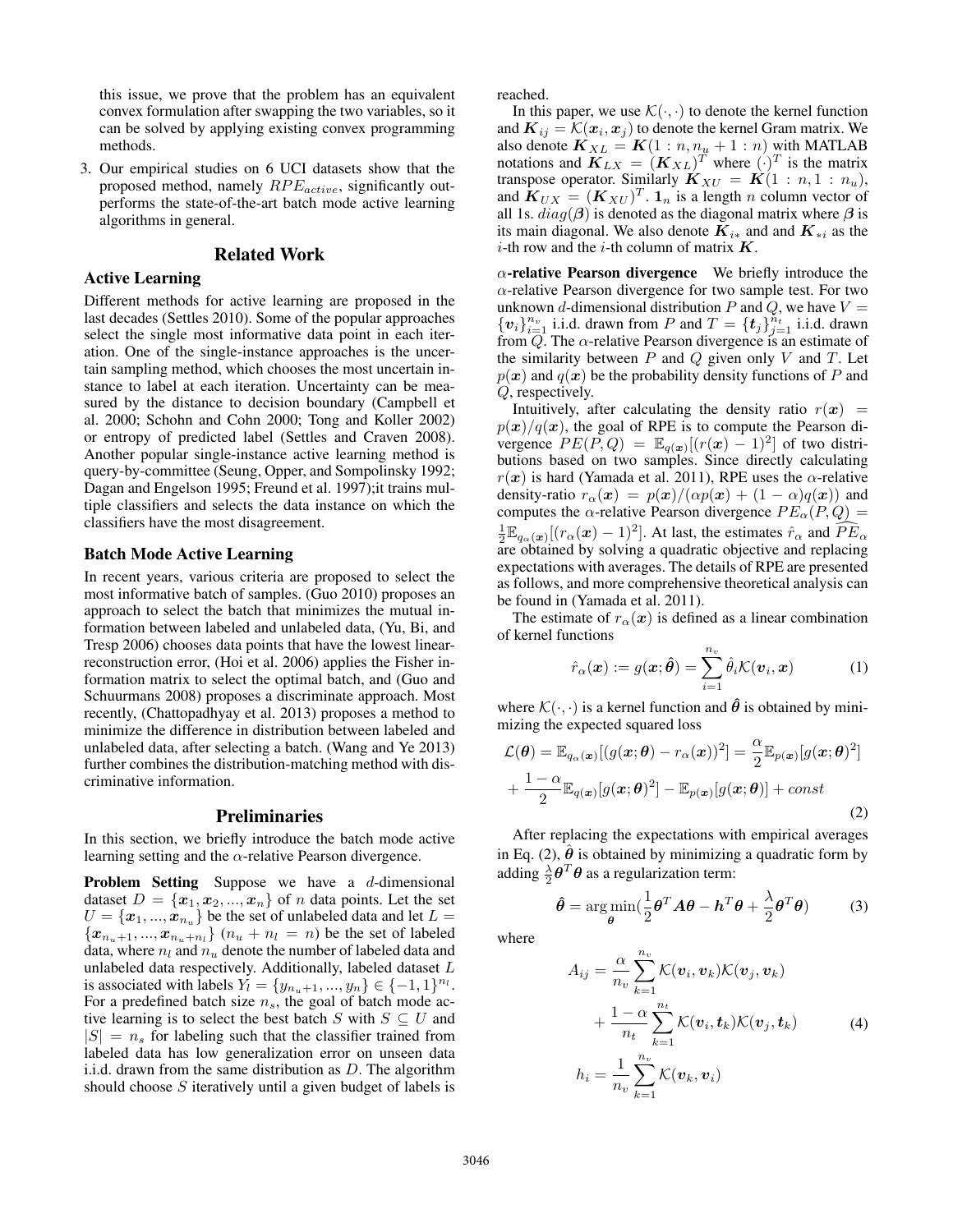The  $\alpha$ -relative Pearson divergence  $PE_{\alpha}$  is defined based on the  $\alpha$ -relative density-ratio  $r_{\alpha}(\boldsymbol{x})$ :

$$
PE_{\alpha}(P,Q) = \frac{1}{2} \mathbb{E}_{q_{\alpha}(\boldsymbol{x})} [(r_{\alpha}(\boldsymbol{x}) - 1)^2]
$$
 (5)

Expanding Eq. (5) and again replacing expectations with averages, the final estimate of  $\alpha$ -relative PE divergence can be obtained by the following definition.

**Definition 1.** *(Yamada et al. 2011) The estimate of*  $\alpha$ *relative PE divergence given*  $V = \{v_i\}_{i=1}^{n_v}$  and  $\hat{T} =$  $\{\boldsymbol{t}_j\}_{j=1}^{n_t}$  is defined as

$$
\widehat{PE}_{\alpha}(V,T) = -\frac{\alpha}{2n_v} \sum_{i=1}^{n_v} \hat{r}_{\alpha}(v_i)^2 - \frac{1-\alpha}{2n_t} \sum_{i=1}^{n_t} \hat{r}_{\alpha}(t_i)^2
$$

$$
+ \frac{1}{n_v} \sum_{i=1}^{n_v} \hat{r}_{\alpha}(v_i) - \frac{1}{2}
$$

#### Proposed Framework

In this section, we apply the  $\alpha$ -relative Pearson divergence to batch active learning by minimizing the divergence estimate between labeled data and the original dataset. Then we obtain a min-max objective and prove that it has an equivalent convex form. Finally, we apply the subgradient method to solve the convex objective.

# Min-Max Objective

Since the  $\alpha$ -relative Pearson divergence can choose the optimal batch among its competitors when the candidate batches are similar, we propose a batch mode active learning algorithm which iteratively selects the most representative batch of samples. More specifically, we minimize the  $\alpha$ -relative Pearson divergence between  $L \cup S$  and D at each iteration. After substituting V with D and T with  $L \cup S$  in Definition 1, our objective is to solve the following problem

$$
\min_{S \subseteq U, |S|=n_s} \widehat{PE}_{\alpha}(D, L \cup S) \tag{6}
$$

We further introduce variable  $\beta$  of length  $n_u$  as the indicator variable.  $\beta_i$  equals 1 when  $x_i$  is selected in the batch, and 0 otherwise. Expanding Eq. (6), we reformulate it as a function  $\mathcal{I}(\boldsymbol{\beta})$  with respect to  $\boldsymbol{\beta}$ .

$$
\mathcal{I}(\boldsymbol{\beta}) = -\frac{\alpha}{2n} \sum_{i=1}^{n} \hat{r}_{\alpha}(\boldsymbol{x}_{i})^{2} + \frac{1}{n} \sum_{i=1}^{n} \hat{r}_{\alpha}(\boldsymbol{x}_{i}) - \frac{1-\alpha}{2(n_{l}+n_{s})} \sum_{i=1}^{n_{u}} \beta_{i} \hat{r}_{\alpha}(\boldsymbol{x}_{i})^{2}
$$
\n(7)

Then the objective (6) becomes

$$
\min_{\boldsymbol{\beta} \in \{0,1\}^{n_u}, \|\boldsymbol{\beta}\|_1 = n_s} \mathcal{I}(\boldsymbol{\beta})
$$
\n(8)

Note that in the third term of Eq. (7), when  $x_i$  is not selected in the batch,  $\beta_i$  becomes 0 and the term  $\beta_i \hat{r}_{\alpha}(\mathbf{x}_i)$ is not included in the summation. Substituting Eq. (1) into Eq. (8), we get  $\hat{\theta}$  by minimizing the squared loss in Eq. (2)

and replace expectations with empirical averages. After a few lines of calculation, we get

$$
\hat{\boldsymbol{\theta}} = \argmin_{\boldsymbol{\theta}} \frac{1}{2} \boldsymbol{\theta}^T \boldsymbol{H} \boldsymbol{\theta} - \boldsymbol{b}^T \boldsymbol{\theta} + \frac{\lambda}{2} \boldsymbol{\theta}^T \boldsymbol{\theta}
$$
(9)

where

$$
\boldsymbol{H} = c_0(\boldsymbol{K}_{XL}\boldsymbol{K}_{LX} + \boldsymbol{K}_{XU}diag(\boldsymbol{\beta})\boldsymbol{K}_{UX}) + c_1\boldsymbol{K}^2
$$
 (10)

and

$$
\mathbf{b} = \frac{1}{n} \mathbf{K} \mathbf{1}_n \tag{11}
$$

with  $c_0 = (1 - \alpha)/(n_l + n_s)$  and  $c_1 = \alpha/n$ . Thus the objective function in Eq. (9) can be reformulated as

$$
\mathcal{J}(\boldsymbol{\theta}, \boldsymbol{\beta}) = \frac{1}{2} \boldsymbol{\theta}^T \boldsymbol{H} \boldsymbol{\theta} - \boldsymbol{b}^T \boldsymbol{\theta} + \frac{\lambda}{2} \boldsymbol{\theta}^T \boldsymbol{\theta}
$$
 (12)

By substituting  $\hat{r}_{\alpha}(\boldsymbol{x}) = \sum_{i=1}^{n} \hat{\theta}_i \mathcal{K}(\boldsymbol{x}_i, \boldsymbol{x})$  into Eq. (7) and rewriting function  $\mathcal{I}(\beta)$  in matrix form, we get the relation between  $\mathcal{J}(\hat{\theta}, \beta)$  and  $\mathcal{I}(\beta)$  as follows:

$$
\mathcal{I}(\boldsymbol{\beta}) + \mathcal{J}(\hat{\boldsymbol{\theta}}, \boldsymbol{\beta}) + \frac{\lambda}{2} \hat{\boldsymbol{\theta}}^T \hat{\boldsymbol{\theta}} = 0
$$
 (13)

Since the regularization parameter  $\lambda$  is usually small, we drop the regularization term  $\frac{\lambda}{2} \boldsymbol{\theta}^T \boldsymbol{\theta}$  in Eq. (13) and formulate our objective  $(8)$  to a min-max optimization problem

$$
\max_{\boldsymbol{\beta} \in \mathcal{B}} \min_{\boldsymbol{\theta} \in \mathcal{R}^n} \mathcal{J}(\boldsymbol{\theta}, \boldsymbol{\beta})
$$
\n(14)

where  $\beta$  is relaxed from  $\{0,1\}^{n_u}$  to  $[0,1]^{n_u}$ , and  $\beta$  is denoted as the domain of  $\beta$ 

$$
\mathcal{B} := \{ \boldsymbol{x} | 0 \le x_i \le 1, \|\boldsymbol{x}\|_1 = n_s, i = 1, 2, ..., n_u \} \quad (15)
$$

Note that objective (14) is hard to solve because two variables are involved, and we need to maximize the objective w.r.t.  $\beta$  while minimizing it w.r.t.  $\theta$ . In the next section, we present an important solution to address this issue.

#### Convex Reformulation

Our careful analysis reveals that the objective (14) has an *equivalent* form by eliminating variable  $\beta$ . We further prove the equivalent function  $\mathcal{G}(\theta)$  is a convex function. Such reformulation greatly simplifying the objective, without the involvement of the variable  $\beta$  in the optimization procedure, and the optimal  $\hat{\beta}$  can be computed by  $\hat{\theta}$ .

We first prove that the variables  $\theta$  and  $\beta$  can be swapped in the min-max optimization problem (14).

Lemma 1. *The min and max operations in Eq.* (14) *can be swapped, i.e.,*

$$
\max_{\boldsymbol{\beta} \in \mathcal{B}} \min_{\boldsymbol{\theta} \in \mathcal{R}^n} \mathcal{J}(\boldsymbol{\theta}, \boldsymbol{\beta}) = \min_{\boldsymbol{\theta} \in \mathcal{R}^n} \max_{\boldsymbol{\beta} \in \mathcal{B}} \mathcal{J}(\boldsymbol{\theta}, \boldsymbol{\beta}) \qquad (16)
$$

*Proof.* It can be verified that the following properties hold:

- $\beta$  in Eq. (15) is a compact set under Euclidean distance.
- $\mathcal{J}(\cdot, \beta)$  is continuous and convex w.r.t.  $\theta$ .
- $\mathcal{J}(\theta, \cdot)$  is continuous and concave (linear) w.r.t.  $\beta$ .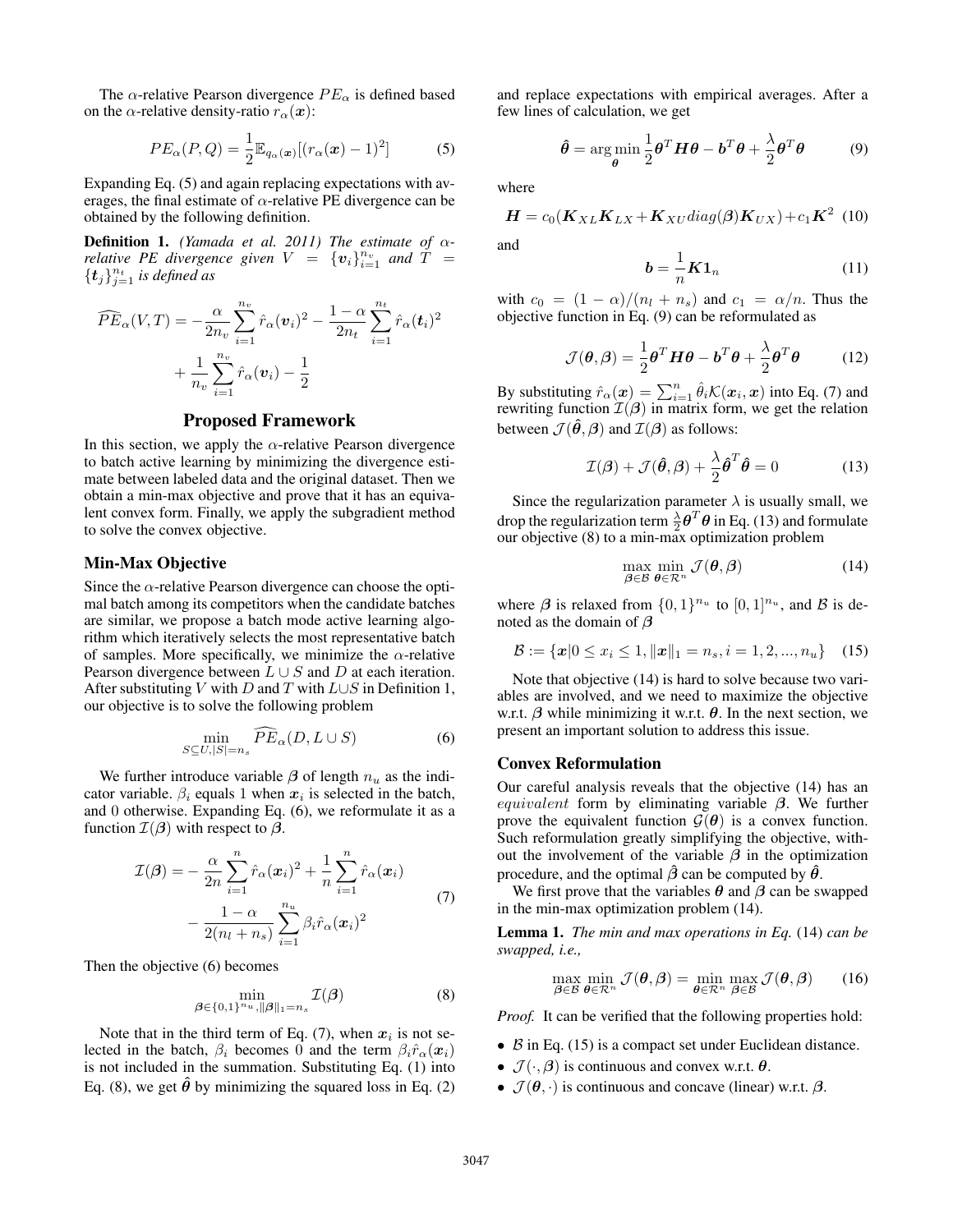Therefore, Sion's Minimax Theorem (Komiya 1988; Sion 1958) can be applied to Eq. (14) to swap the min and max operations.  $\Box$ 

We denote  $G(\theta)$  as the objective function when  $\beta$  is set to its optimal value

$$
\mathcal{G}(\boldsymbol{\theta}) = \max_{\boldsymbol{\beta} \in \mathcal{B}} \mathcal{J}(\boldsymbol{\theta}, \boldsymbol{\beta})
$$
 (17)

Then we obtain the following objective which is equivalent to our min-max optimization problem (14)

$$
\min_{\boldsymbol{\theta} \in \mathcal{R}^n} \mathcal{G}(\boldsymbol{\theta}) \tag{18}
$$

Eqs. (10) and (12) show that  $\mathcal{J}(\theta, \beta)$  is a linear function w.r.t.  $\beta$  over convex set  $\beta$ , and we formulate it as

$$
\max_{\boldsymbol{\beta} \in \mathcal{B}} \boldsymbol{\beta}^T \boldsymbol{\phi} \tag{19}
$$

where  $\phi$  denotes the coefficient of  $\beta$ 

$$
\phi_i = (\mathbf{K}_{i*}\boldsymbol{\theta})^2, i = 1, 2, ..., n_u
$$
 (20)

In the next few paragraphs, we show that the optimal solution of linear objective (19) can be easily obtained by just sorting all entries of  $\phi$ . Therefore the objective function (19) is viewed as the sum of the largest  $n_s$  of entries. Additionally, this sum of entries is reformulated as point-wise maximum of several convex functions of  $\theta$ . At this stage, we are pleased to find that  $G(\theta)$  is actually a convex function w.r.t. θ.

**Lemma 2.** *Sort*  $\{\phi_k\}_{k=1}^{n_u}$  *in descend order as*  $\phi_{\pi_1} \ge \phi_{\pi_2} \ge$  $... \geq \phi_{\pi_{n_u}}$ . Let  $\hat{\boldsymbol{\beta}} \in \argmax_{\boldsymbol{\beta} \in \mathcal{B}} \boldsymbol{\beta}^T\boldsymbol{\phi}$ ; then an optimal  $\hat{\boldsymbol{\beta}}$ *can be obtained by*

$$
\hat{\beta}_i = \begin{cases} 1 & i \in \{\pi_1, \pi_2, \dots, \pi_{n_s}\} \\ 0 & otherwise \end{cases}
$$
 (21)

*Proof.* The problem of Eq. (19) can be reformulated as an fractionalknapsackproblem (Cormen et al. 2001), where the objective is to select items with total weight of  $n<sub>s</sub>$  from  $n<sub>u</sub>$  items to obtain the largest total value. The *i*-th item has weight 1 and value  $\phi_i$ , and items can be selected fractionally.  $\beta_i$  is the selected weight of the *i*-th item. The fractional knapsack problem can be solved by choosing the item with largest value-weight ratio iteratively (Cormen et al. 2001), so  $\hat{\beta}$  can be obtained by setting the entries corresponding to the largest  $n_s$  number of value  $\phi_i$  to 1, and others to 0.

# **Theorem 1.**  $\mathcal{G}(\theta)$  *is a convex function with respect to*  $\theta$ *.*

*Proof.* We rewrite  $\mathcal{G}(\theta)$  in the following form

$$
\mathcal{G}(\boldsymbol{\theta}) = \frac{1}{2} \boldsymbol{\theta}^T \boldsymbol{H}_0 \boldsymbol{\theta} + \frac{1}{2} \lambda \boldsymbol{\theta}^T \boldsymbol{\theta} - \boldsymbol{b}^T \boldsymbol{\theta} + c_0 \max_{\boldsymbol{\beta}} \boldsymbol{\beta}^T \boldsymbol{\phi}
$$
 (22)

where  $\mathbf{H}_0 = c_0 \mathbf{K}_{XL} \mathbf{K}_{LX} + c_1 \mathbf{K}^2$ ,  $\lambda$ , b and  $c_0$  are constants.

The last term of Eq. (22) is a function of  $\theta$ , and we denote it as  $c_0\mathcal{F}(\theta)$ . We further show that  $\mathcal{F}(\theta)$  can be seen as point-wise maximum of convex functions with respect to to θ:

$$
\mathcal{F}(\boldsymbol{\theta}) = \hat{\boldsymbol{\beta}}^T \boldsymbol{\phi} = \max_{\substack{\boldsymbol{a} \in \{0,1\}^{n_u} \\ \boldsymbol{a}^T \boldsymbol{1} = n_s}} \sum_{i=1}^{n_u} \phi_i a_i \tag{23}
$$

In last step of the above equation, we used Lemma 2 and the simple fact that the sum of the largest  $n<sub>s</sub>$  of entries is equivalent to the maximum sum of all combinations of  $n_s$ entries. From Eq. (20) we know that  $\phi_i(i = 1, ..., n_s)$  is convex with respect to  $\theta$ , and  $\sum_{i=1}^{n_u} \phi_i a_i$  is non-negative summation of  $\phi_i$ . Additionally  $\mathcal{F}(\theta)$  is a point-wise maximum of  $\sum_{i=1}^{n_u} \phi_i a_i$ . According to rules of convex functions, pointwise maximum and nonnegative summation preserve convexity, so  $f(\theta)$  is a convex function with respect to  $\theta$ .

It is easy to check that matrix  $H_0$  is semi-positive definite and  $c_0 = (1 - \alpha)/(n_s + n_l) > 0$ , so  $\mathcal{G}(\theta)$  is also a convex function w.r.t.  $\theta$ .  $\Box$ 

Now we have proved that the min-max objective  $G$  is a convex function. It is well known that convex functions always have *global* optimal solutions, and there are many sophisticated algorithms to solve them.

# **Optimization**

The subgradient method (Boyd, Xiao, and Mutapcic 2003) is shown to be a simple and effective technique to solve the non-differentiable convex programming problems without constraints (Boyd, Xiao, and Mutapcic 2003). It is also well-known that the subgradient method does not guarantee decreasing of the objective function at each iteration, but it lowers the Euclidean distance between the current point and the optimal point iteratively.

Since our objective function in Eq. (22) is a convex but non-differential function, we adopt the subgradient method to solve objective (18) directly. One of the prerequisite of the subgradient method is a subgradient of the given convex function. Here we compute a subgradient in Lemma 3.

**Lemma 3.** *In Eq.* (22), *a subgradient of*  $\mathcal{G}(\theta)$  *is* 

$$
g(\boldsymbol{\theta}) = (\boldsymbol{H}_0 + \lambda \boldsymbol{I})\boldsymbol{\theta} - \boldsymbol{b} + 2c_0 \sum_{i=1}^{n_u} \hat{\beta}_i \boldsymbol{K}^{(i)} \boldsymbol{\theta} \qquad (24)
$$

*Where*  $\boldsymbol{K}^{(i)} = \boldsymbol{K}_{*i} \boldsymbol{K}_{i*}$  *and*  $\hat{\boldsymbol{\beta}}$  *is obtained in Lemma* 2.

*Proof.* We calculate  $f(\theta)$  as a subgradient of  $\mathcal{F}(\theta)$  by definition. Substituing  $\phi_i$  into Eq. (23), we get

$$
\mathcal{F}(\boldsymbol{\theta}) = \sum_{i=1}^{n_u} \hat{\beta}_i \boldsymbol{\theta}^T K^{(i)} \boldsymbol{\theta}
$$

For all  $x \in \mathcal{R}^n$ , we have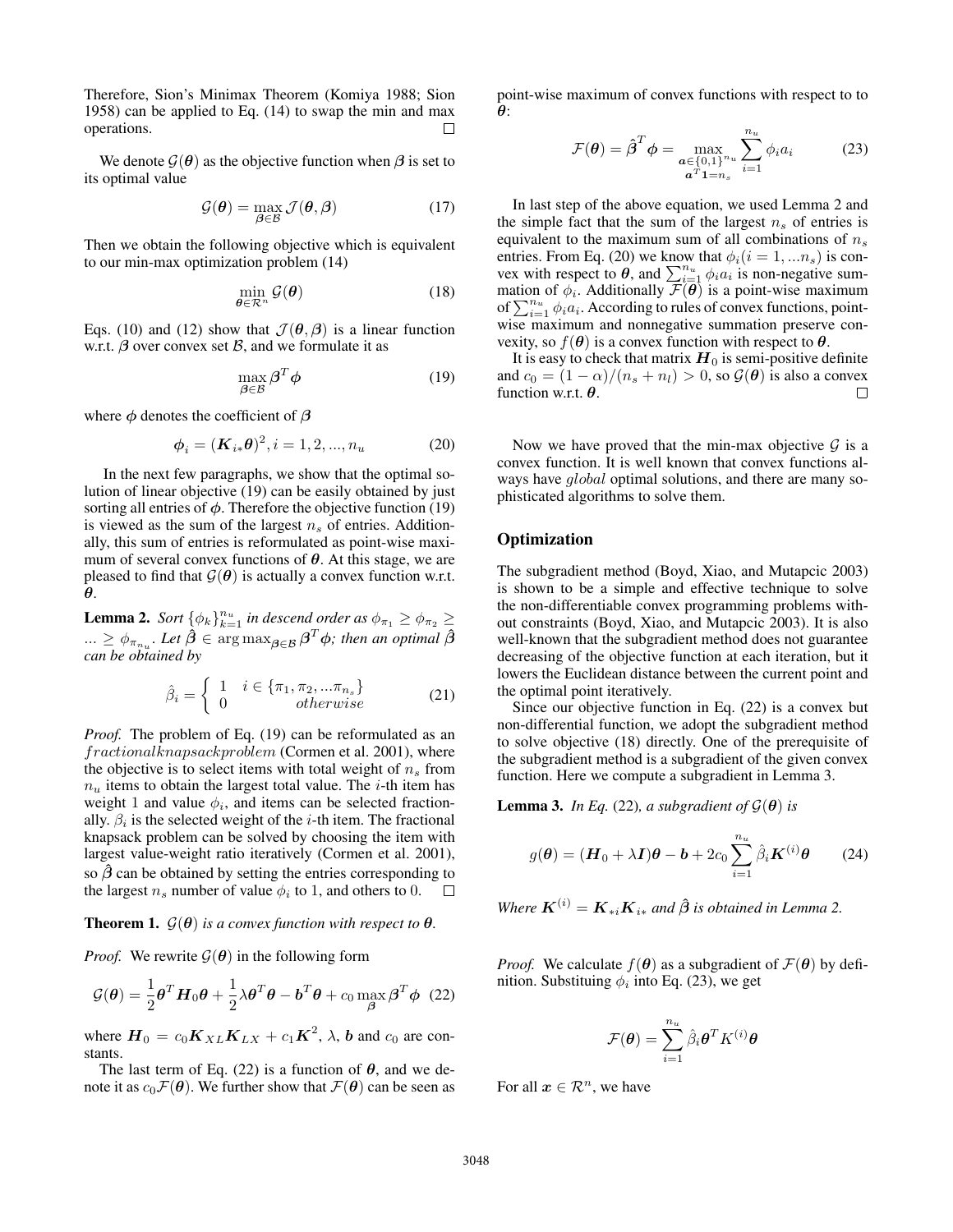$$
\mathcal{F}(\boldsymbol{x}) - \mathcal{F}(\boldsymbol{\theta})
$$
\n
$$
= \max_{\substack{\boldsymbol{\alpha} \in \{0,1\}^{n_u} \\ \boldsymbol{\alpha}^T \boldsymbol{1} = n_s}} \sum_{i=1}^{n_u} a_i \boldsymbol{x}^T K^{(i)} \boldsymbol{x} - \sum_{i=1}^{n_u} \hat{\beta}_i \boldsymbol{\theta}^T K^{(i)} \boldsymbol{\theta}
$$
\n
$$
\geq \sum_{i=1}^{n_u} \hat{\beta}_i (\boldsymbol{x}^T K^{(i)} \boldsymbol{x} - \boldsymbol{\theta}^T K^{(i)} \boldsymbol{\theta})
$$
\n
$$
\geq (\boldsymbol{x} - \boldsymbol{\theta})^T \sum_{i=1}^{n_u} 2 \hat{\beta}_i K^{(i)} \boldsymbol{\theta}
$$

The last step is obtained by expanding the inequality  $(\boldsymbol{x} - \boldsymbol{\theta})^T K^{(i)}(\boldsymbol{x} - \boldsymbol{\theta}) \geq 0$  which holds for all  $\boldsymbol{x} - \boldsymbol{\theta}$ because  $K^{(i)}$  is symmetrical positive semi-definite. Therefore,  $f(\theta) = \sum_{i=1}^{n_u} 2\hat{\beta}_i K^{(i)} \theta$  is the subgradient of function  $\mathcal{F}(\theta)$ . Taking derivatives of the rest terms of  $\mathcal{G}(\theta)$  w.r.t.  $\theta$ and noticing  $c_0 > 0$ , the lemma is then proved according to the sum rule of subgradient.  $\Box$ 

By denoting  $\theta^{(0)}$  as the starting point of the algorithm, and  $\theta^{(k)}$  as the point in the k-th iteration, we obtain the update rule

$$
\boldsymbol{\theta}^{(k+1)} = \boldsymbol{\theta}^{(k)} - d_k g(\boldsymbol{\theta}^{(k)})
$$
 (25)

where  $d_k$  is the step size. Since the objective does not guarantee to decrease in each iteration, a variable  $\hat{\theta}$  is introduced to obtain the best  $\theta$ . Instead of a random initial point, we empirically choose the minimizer of  $\frac{1}{2} \boldsymbol{\theta}^T \boldsymbol{H}_0 \boldsymbol{\theta} + \frac{1}{2} \lambda \boldsymbol{\theta}^T \boldsymbol{\theta} - \boldsymbol{b}^T \boldsymbol{\theta}$ as the starting point  $\boldsymbol{\theta}^{(0)}$ :

$$
\boldsymbol{\theta}^{(0)} = (\boldsymbol{H}_0 + \lambda \boldsymbol{I})^{-1} \boldsymbol{b} \tag{26}
$$

Algorithm 1 describes our proposed batch active learning approach  $RPE_{active}$  in detail. It can be seen from lines 5 to 7 that our algorithm runs in  $\mathcal{O}((n_l + n_u)^2 n_s)$  each iteration.

| <b>Algorithm 1</b> Algorithm of $RPE_{active}$                                               |
|----------------------------------------------------------------------------------------------|
| <b>Input:</b> parameters $\alpha, \lambda$ ; kernel matrix K; constants $n_u$ , $n_l$ ,      |
| $n_{s}$                                                                                      |
| <b>Output:</b> indicator variable $\beta$                                                    |
| 1: compute $\theta^{(0)}$ according to (26)                                                  |
| 2: $\hat{\boldsymbol{\theta}} \leftarrow \boldsymbol{\theta}^{(0)}$                          |
| $3: k \leftarrow 0$                                                                          |
| 4: while not converge do                                                                     |
| compute $\hat{\beta}$ according to (21)<br>5:                                                |
| 6: compute $g(\boldsymbol{\theta}^{(k)})$ according to (24)                                  |
| 7: update $\theta^{(k+1)}$ according to (25)                                                 |
| 8: $k \leftarrow k+1$                                                                        |
| 9: if $\mathcal{G}(\boldsymbol{\theta}^{(k)}) < \mathcal{G}(\boldsymbol{\hat{\theta}})$ then |
| $\hat{\boldsymbol{\theta}} \leftarrow \boldsymbol{\theta}^{(k)}$<br>10:                      |
| end if<br>11:                                                                                |
| $12:$ end while                                                                              |
| 13: compute $\phi$ according to (20) with $\theta = \hat{\theta}$                            |
| 14: compute $\beta$ according to (21)                                                        |

# Experimental Results

# Experiment Setting

In our experiment, we evaluate the performance of our proposed  $RPE_{active}$  algorithm on 6 datasets from the UCI repository, namely iris, australian, sonar, heart, wine and arcene. Table 1 shows the detailed description of each dataset.

Table 1: Datasets Description

| Dataset    | #Instance | #Feature |
|------------|-----------|----------|
| iris       | 150       |          |
| australian | 690       | 14       |
| sonar      | 208       | 60       |
| heart      | 270       | 13       |
| wine       | 178       | 13       |
| arcene     | 100       | 10000    |

We compare our method to several state-of-art batch mode active learning algorithms. First, we consider the distribution-matching-based method using maximum mean discrepancy, denoted as Mean (Chattopadhyay et al. 2013). It is most related to our method. Second, we compare with batch active learning based on transductive experimental design, denoted as Design (Yu, Bi, and Tresp 2006). The third method is batch active learning using Fisher information matrix, denoted as  $Fisher$  (Hoi et al. 2006). Finally, a baseline of random sampling is used and denoted as Rand.

We randomly divide each dataset into unlabeled set (60%) and testing set (40%). Each active learning algorithm selects data instances in the unlabeled set (60%) to query for labels and then the performance of each algorithm is measured by the classification accuracy on testing set (40%).

In our experiment, we mainly consider binary classification, and one instance of either class is randomly selected as the initial labeled data. All the algorithms start with the same initial, unlabeled and testing dataset. For a fixed batch size  $n_s$ , each method selects  $n_s$  data samples for labeling at each iteration. The batch size  $n<sub>s</sub>$  is set to 5 in dateset iris and arcene due to their small sizes, and 10 in other datasets. The experiment is repeated 20 times and the average result is reported. Support Vector Machines is used as classification model to evaluate the performance of the labeled instances. Parameters  $\alpha$  and  $\lambda$  are chosen from  $\{0, 0.05, ..., 0.95\}$  and {10<sup>−</sup><sup>5</sup> , 10<sup>−</sup><sup>4</sup> , ..., 1} respectively. We use Gaussian kernel for all datasets where the kernel width is searched in a relative

Table 2: The win/loss(%) of two-sided paired-t test in  $RPE_{active}$  vs Fisher, Mean, and Design with  $p < 0.05$ 

| Dataset | vs Fisher  |      | vs Mean |      | $\overline{\mathbf{vs}}$ Design |      |  |  |
|---------|------------|------|---------|------|---------------------------------|------|--|--|
|         | Win        | Loss | Win     | Loss | Win                             | Loss |  |  |
|         | iris       | 78   |         | 33   |                                 | 78   |  |  |
|         | australian | 71   |         | 71   |                                 | 71   |  |  |
|         | sonar      | 43   |         | 14   |                                 | 100  |  |  |
|         | heart      |      |         | a    |                                 |      |  |  |
|         | wine       | 40   |         | 20   |                                 | 60   |  |  |
|         | arcene     | 18   |         | о    |                                 | 18   |  |  |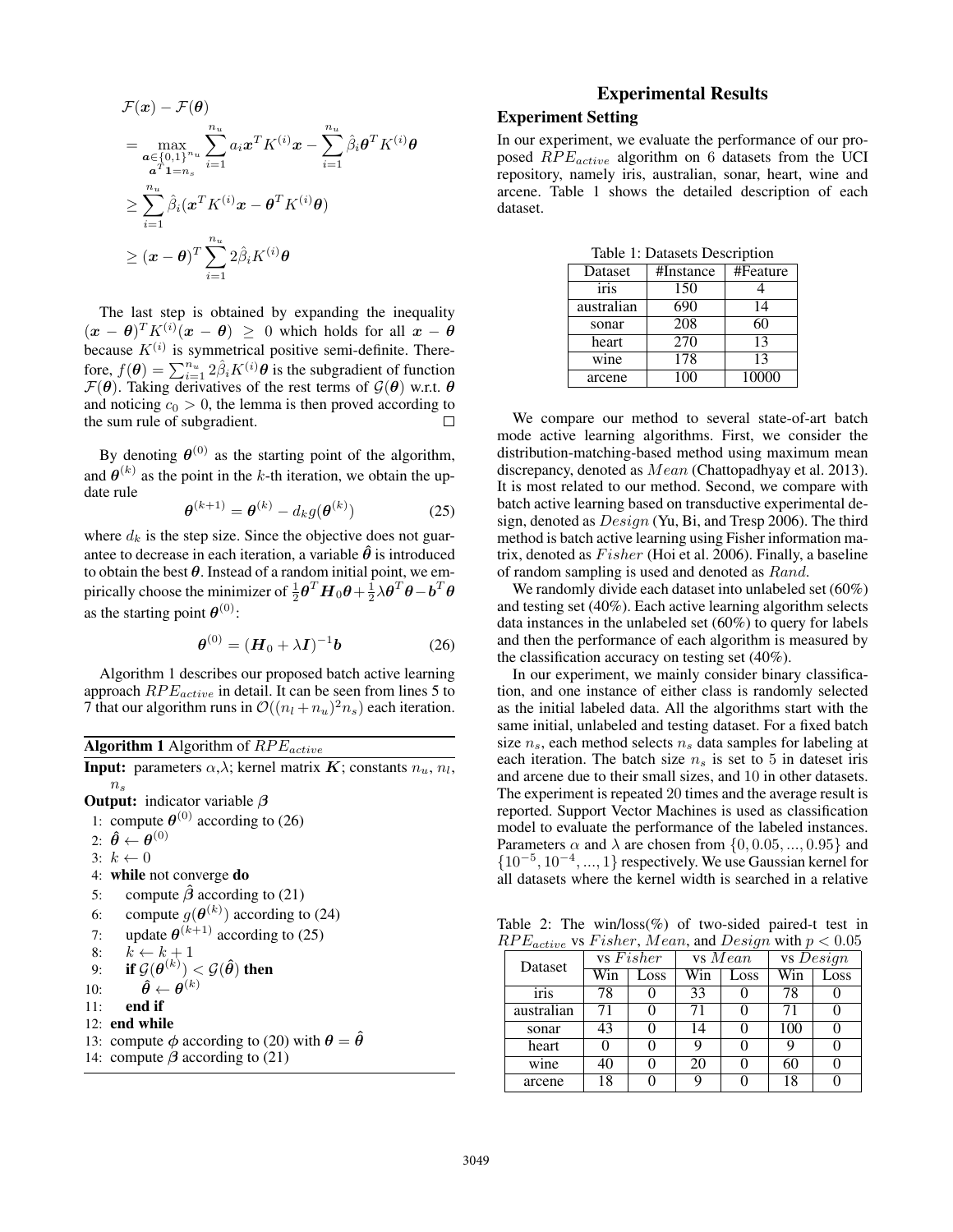

Figure 1: Average accuracy of  $RPE_{active}$ , Mean, Fisher, Design and Rand over 6 UCI datasets

large range. All the parameters are selected using 'greedy search' method which searches all combinations of parameters and the one with the best average accuracy on test data(40%) is chosen. The parameters are searched in each split of the total dataset. We use this scheme to all the methods in the experiment for fair comparison.

#### Comparative study

In this section, we conduct the two-sided paired t-test with  $p < 0.05$  of our proposed method against Fisher, Mean and Design over all 6 datasets. Table 2 shows the performance of our method against the compared algorithms on each evaluation point of every dataset. The win/loss percentage shows the proportion of evaluation points that our method significantly outperforms/underperforms the compared algorithms. Figure 1 reveals the average accuracy over 20 runs on the 6 datasets. We can see that  $RPE_{active}$ outperforms all other methods on almost every evaluation points. Besides that, we can conclude from Table 2 that  $RPE_{active}$  outperforms other methods on all the datasets because  $RPE_{active}$  often significantly outperforms other algorithms and never loses in the t-test. Note that Mean has slightly lower performance than our method in dataset heart and arcene, while  $Design$  and  $Fisher$  are the closest competitor in heart. Most importantly, our method has the best performance in australian, with a significantly large margin (71%) than other methods.

In the end, we compare  $RPE_{active}$  with  $Mean$  because they are both based on distribution matching. From Figure 2 and Table 2, we find that  $RPE_{active}$  significantly performs Mean on most datasets. On the other hand, Mean never significantly outperforms our method although it only loses 9% in heart and arcene. Besides, all the results show that

 $RPE_{active}$  outperforms  $Mean$  when the labeled data becomes large, thus demonstrating the superiority of RPE over MMD in choosing the optimal batch.

#### Parameter Selection

The most important parameter of our proposed method is  $\alpha$ . It is used to construct the relative distribution  $q_{\alpha}(\boldsymbol{x}) =$  $\alpha p(x) + (1 - \alpha)q(x)$ , with  $p(x)$  the distribution of D and  $q(x)$  the distribution of  $L \cup S$ . We study the influence of  $\alpha$  on classification accuracy by computing the average accuracy of  $RPE_{active}$  on two UCI datasets, namely heart and sonar, with  $\alpha$  selected from  $\{0.1, 0.5, 0.9\}$  and  $\lambda$  fixed to 10<sup>-5</sup>. Figure 2 shows that the proposed  $\hat{R}PE_{active}$  algorithm prefers the parameter  $\alpha$  which is close to 1. Intuitively, our method minimizes the expected error on  $q_\alpha(x)$ (see Eq. (2)). It is obvious that D is much larger than  $L \cup S$ at the beginning and contains more information, so  $q_{\alpha}(\boldsymbol{x})$ can be more precisely approximated with more proportions of the whole dataset.



Figure 2: Average accuracy of  $RPE_{active}$  on heart and sonar with  $\alpha = 0.1, 0.5, 0.9$ .